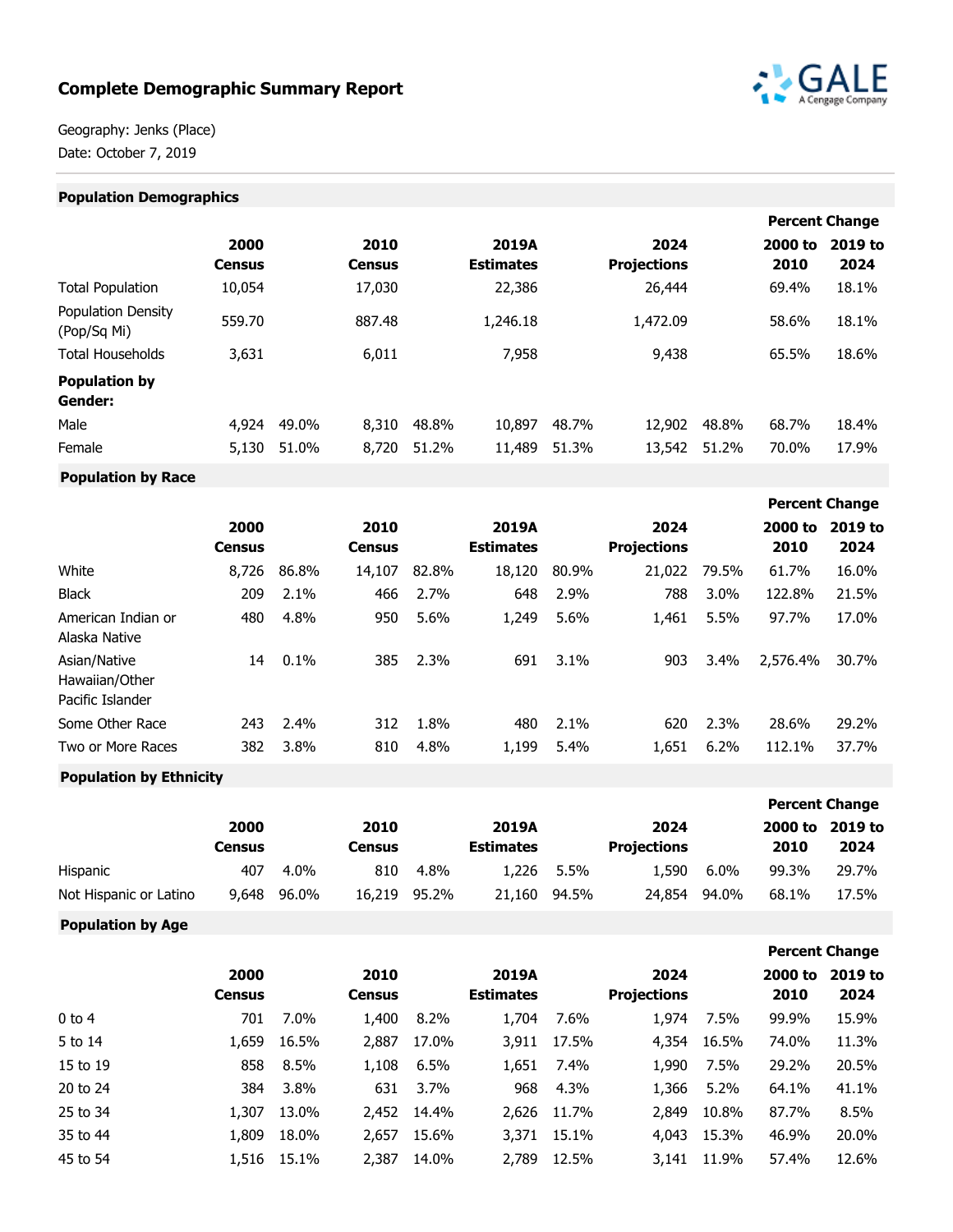|                         |                       |      |                       |       |                           |         |                            |         |                 | <b>Percent Change</b> |
|-------------------------|-----------------------|------|-----------------------|-------|---------------------------|---------|----------------------------|---------|-----------------|-----------------------|
|                         | 2000<br><b>Census</b> |      | 2010<br><b>Census</b> |       | 2019A<br><b>Estimates</b> |         | 2024<br><b>Projections</b> |         | 2000 to<br>2010 | 2019 to<br>2024       |
| 55 to 64                | 877                   | 8.7% | 1,723                 | 10.1% | 2,478                     | 11.1%   | 2,766                      | 10.5%   | 96.5%           | 11.7%                 |
| 65 to 74                | 579                   | 5.8% | 1,000                 | 5.9%  | 1,801                     | $8.0\%$ | 2,402                      | $9.1\%$ | 72.8%           | 33.4%                 |
| 75 to 84                | 289                   | 2.9% | 573                   | 3.4%  | 792                       | 3.5%    | 1,210                      | 4.6%    | 98.4%           | 52.8%                 |
| $85+$                   | 77                    | 0.8% | 212                   | 1.2%  | 297                       | 1.3%    | 350                        | 1.3%    | 174.5%          | 18.0%                 |
| <b>Median Age:</b>      |                       |      |                       |       |                           |         |                            |         |                 |                       |
| <b>Total Population</b> | 35.7                  |      | 35.1                  |       | 36.0                      |         | 36.8                       |         |                 |                       |

**Households by Income**

|                       |               |         |               |         |                  |         |                    |       |          | <b>Percent Change</b> |
|-----------------------|---------------|---------|---------------|---------|------------------|---------|--------------------|-------|----------|-----------------------|
|                       | 2000          |         | 2010          |         | 2019A            |         | 2024               |       | 2000 to  | 2019 to               |
|                       | <b>Census</b> |         | <b>Census</b> |         | <b>Estimates</b> |         | <b>Projections</b> |       | 2010     | 2024                  |
| $$0 - $15,000$        | 263           | 7.3%    | 279           | 4.6%    | 274              | $3.4\%$ | 239                | 2.5%  | 5.9%     | $-12.6%$              |
| \$15,000 - \$24,999   | 350           | $9.6\%$ | 330           | 5.5%    | 343              | 4.3%    | 327                | 3.5%  | $-5.8\%$ | $-4.5%$               |
| $$25,000 - $34,999$   | 487           | 13.4%   | 432           | $7.2\%$ | 382              | 4.8%    | 364                | 3.9%  | $-11.4%$ | $-4.6\%$              |
| \$35,000 - \$49,999   | 614           | 16.9%   | 701           | 11.7%   | 764              | $9.6\%$ | 727                | 7.7%  | 14.0%    | $-4.7\%$              |
| \$50,000 - \$74,999   | 871           | 24.0%   | 1,193         | 19.9%   | 1,362            | 17.1%   | 1,407              | 14.9% | 37.0%    | 3.4%                  |
| \$75,000 - \$99,999   | 589           | 16.2%   | 1,163         | 19.3%   | 1,437            | 18.1%   | 1,705              | 18.1% | 97.3%    | 18.7%                 |
| $$100,000 - $149,999$ | 329           | 9.1%    | 1,271         | 21.1%   | 1,999            | 25.1%   | 2,705              | 28.7% | 285.8%   | 35.3%                 |
| $$150,000 +$          | 133           | 3.7%    | 643           | 10.7%   | 1,398            | 17.6%   | 1,962              | 20.8% | 383.7%   | 40.3%                 |
| Average Hhld Income   | \$63,635      |         | \$95,424      |         | \$111,745        |         | \$124,198          |       | 50.0%    | 11.1%                 |
| Median Hhld Income    | \$53,294      |         | \$76,507      |         | \$89,765         |         | \$99,247           |       | 43.6%    | 10.6%                 |
| Per Capita Income     | \$22,981      |         | \$33,788      |         | \$39,807         |         | \$44,399           |       | 47.0%    | 11.5%                 |

**Employment**

|                          |                       |               |                       |               |                           |               |                            |               |                 | <b>Percent Change</b> |
|--------------------------|-----------------------|---------------|-----------------------|---------------|---------------------------|---------------|----------------------------|---------------|-----------------|-----------------------|
|                          | 2000<br><b>Census</b> | $\frac{0}{0}$ | 2010<br><b>Census</b> | $\frac{0}{0}$ | 2019A<br><b>Estimates</b> | $\frac{0}{0}$ | 2024<br><b>Projections</b> | $\frac{0}{0}$ | 2000 to<br>2010 | 2019 to<br>2024       |
| Total Population 16+     | 7,482                 |               | 12,482                |               | 16,406                    |               | 19,686                     |               | 66.8%           | 57.7%                 |
| <b>Total Labor Force</b> | 5,286                 | 70.7%         | 8,796                 | 70.5%         | 11,356                    | 69.2%         | 13,336                     | 67.7%         | 66.4%           | 17.4%                 |
| Civilian, Employed       | 5,180                 | 98.0%         | 8,489                 | 96.5%         | 11,165                    | 98.3%         | 13,123                     | 98.4%         | 63.9%           | 17.5%                 |
| Civilian,<br>Unemployed  | 96                    | 1.8%          | 300                   | 3.4%          | 183                       | 1.6%          | 206                        | 1.5%          | 211.2%          | 12.6%                 |
| In Armed Forces          | 11                    | $0.2\%$       | 8                     | 0.1%          | 8                         | 0.1%          | 8                          | 0.1%          | $-26.8%$        | $0.0\%$               |
| Not In Labor Force       | 2,196                 | 29.4%         | 3,686                 | 29.5%         | 5,050                     | 30.8%         | 6,350                      | 32.3%         | 67.8%           | 25.7%                 |
| % Blue Collar            | 1,586                 | 30.6%         | 2,064                 | 24.3%         | 2,600                     | 23.3%         | 3,023                      | 27.1%         | 30.1%           | 16.3%                 |
| % White Collar           | 3,598                 | 69.4%         | 6,425                 | 75.7%         | 8,565                     | 76.7%         | 10,099                     | 90.5%         | 78.6%           | 17.9%                 |
|                          |                       |               |                       |               |                           |               |                            |               |                 |                       |

**Housing Units**

|                                               |                       |     |                       |       |                           |       |                            |       |                 | <b>Percent Change</b> |
|-----------------------------------------------|-----------------------|-----|-----------------------|-------|---------------------------|-------|----------------------------|-------|-----------------|-----------------------|
|                                               | 2000<br><b>Census</b> |     | 2010<br><b>Census</b> |       | 2019A<br><b>Estimates</b> |       | 2024<br><b>Projections</b> |       | 2000 to<br>2010 | 2019 to<br>2024       |
| <b>Total Housing Units</b>                    | 3,781                 |     | 6,462                 |       | 8,492                     |       | 10,107                     |       | 70.9%           | 19.0%                 |
| <b>Total Occupied</b><br><b>Housing Units</b> | n/a                   | n/a | 6,011                 | 93.0% | 7,958                     | 93.7% | 9,438                      | 93.4% | n/a             | 18.6%                 |
| Owner Occupied:<br>Owned with a               | n/a                   | n/a | 4,142                 | 68.9% | 5,141                     | 64.6% | 6,095                      | 64.6% | n/a             | 18.6%                 |

mortgage or loan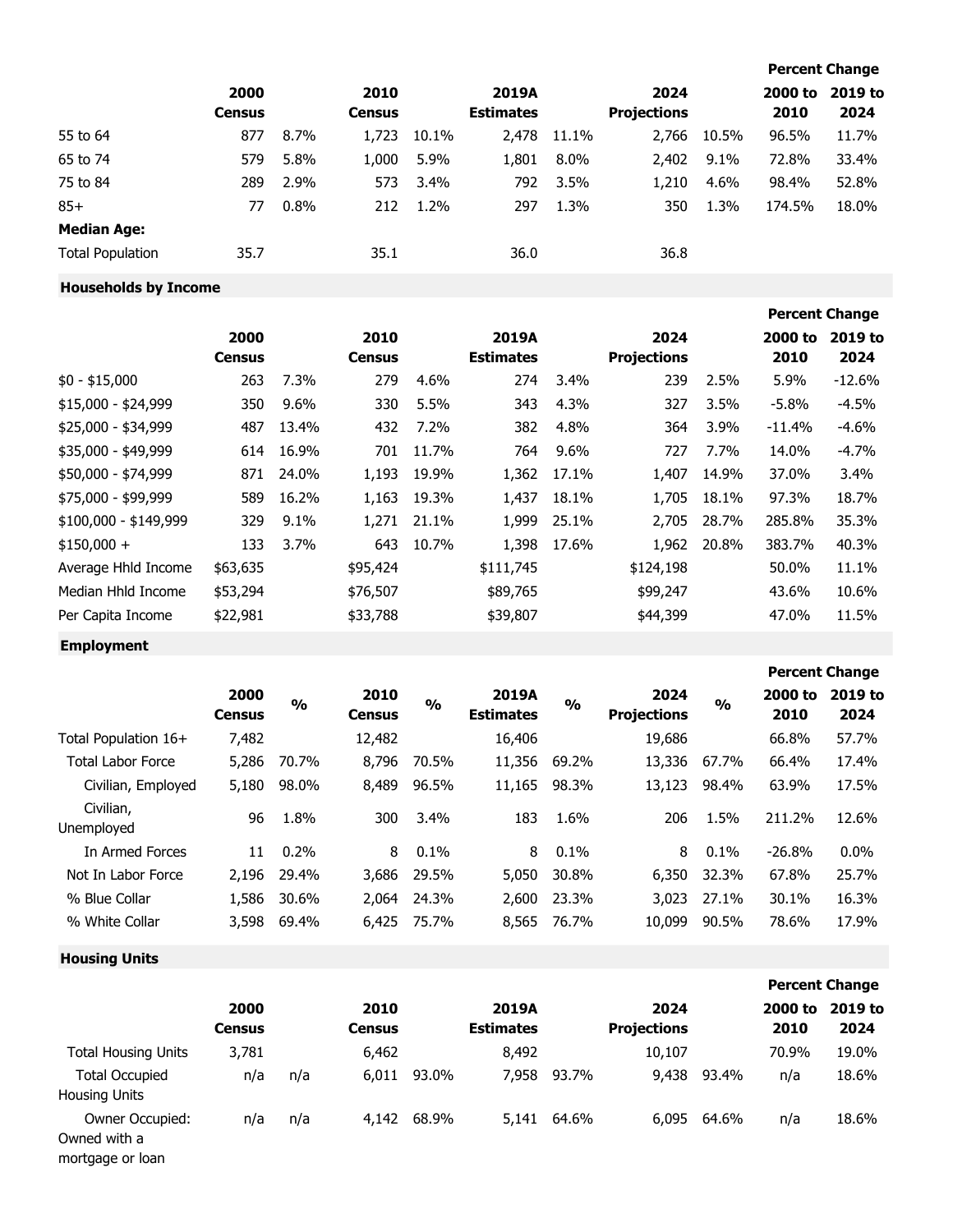|                                         |                       |         |                       |         |                           |         |                            |       |                 | <b>Percent Change</b> |
|-----------------------------------------|-----------------------|---------|-----------------------|---------|---------------------------|---------|----------------------------|-------|-----------------|-----------------------|
|                                         | 2000<br><b>Census</b> |         | 2010<br><b>Census</b> |         | 2019A<br><b>Estimates</b> |         | 2024<br><b>Projections</b> |       | 2000 to<br>2010 | 2019 to<br>2024       |
| Owner Occupied:<br>Owned free and clear | n/a                   | n/a     | 922                   | 15.3%   | 1,419                     | 17.8%   | 1,705                      | 18.1% | n/a             | 20.1%                 |
| <b>Renter Occupied</b>                  | n/a                   | n/a     | 946                   | 15.7%   | 1,398                     | 17.6%   | 1,639                      | 17.4% | n/a             | 17.2%                 |
| Vacant                                  | 150                   | $4.0\%$ | 451                   | $7.0\%$ | 534                       | $6.3\%$ | 669                        | 6.6%  | 200.9%          | 25.2%                 |

### **Vehicles Available**

|                                   |                       |       |                       |       |                           |       |                            |       |                 | <b>Percent Change</b> |
|-----------------------------------|-----------------------|-------|-----------------------|-------|---------------------------|-------|----------------------------|-------|-----------------|-----------------------|
|                                   | 2000<br><b>Census</b> |       | 2010<br><b>Census</b> |       | 2019A<br><b>Estimates</b> |       | 2024<br><b>Projections</b> |       | 2000 to<br>2010 | 2019 to<br>2024       |
| 0 Vehicles Available              | 105                   | 2.9%  | 113                   | 1.9%  | 148                       | 1.9%  | 174                        | 1.9%  | 7.4%            | 17.7%                 |
| 1 Vehicle Available               | 1,002                 | 27.6% | 1,187                 | 19.7% | 1,601                     | 20.1% | 1,878                      | 19.9% | 18.4%           | 17.3%                 |
| 2+ Vehicles<br>Available          | 2,524                 | 69.5% | 4,711                 | 78.4% | 6,209                     | 78.0% | 7,386                      | 78.3% | 86.7%           | 19.0%                 |
| Average Vehicles Per<br>Household | 1.90                  |       | 2.17                  |       | 2.13                      |       | 2.14                       |       | 15.6%           | 0.1%                  |

# **Marital Status**

|                            |                       |       |                       |       |                           |       |                            |       |                 | <b>Percent Change</b> |
|----------------------------|-----------------------|-------|-----------------------|-------|---------------------------|-------|----------------------------|-------|-----------------|-----------------------|
|                            | 2000<br><b>Census</b> |       | 2010<br><b>Census</b> |       | 2019A<br><b>Estimates</b> |       | 2024<br><b>Projections</b> |       | 2000 to<br>2010 | 2019 to<br>2024       |
| Married, Spouse<br>Present | 4,765                 | 61.9% | 7,695                 | 60.4% | 10,338                    | 61.6% | 12,320                     | 61.2% | 61.5%           | 19.2%                 |
| Married, Spouse<br>Absent  | 219                   | 2.9%  | 278                   | 2.2%  | 364                       | 2.2%  | 438                        | 2.2%  | 27.0%           | 20.6%                 |
| Divorced                   | 826                   | 10.7% | 1,399                 | 11.0% | 1,752                     | 10.5% | 2,096                      | 10.4% | 69.4%           | 19.6%                 |
| Widowed                    | 383                   | 5.0%  | 563                   | 4.4%  | 742.                      | 4.4%  | 902                        | 4.5%  | 46.7%           | 21.5%                 |
| Never Married              | 1,500                 | 19.5% | 2,808                 | 22.0% | 3,575                     | 21.3% | 4,360                      | 21.7% | 87.2%           | 22.0%                 |
| Age 15+ Population         | 7,694                 |       | 12,742                |       | 16,771                    |       | 20,116                     |       | 65.6%           | 19.9%                 |

# **Educational Attainment**

|                            |                       |         |                       |       |                           |       |                            |       |                 | <b>Percent Change</b> |
|----------------------------|-----------------------|---------|-----------------------|-------|---------------------------|-------|----------------------------|-------|-----------------|-----------------------|
|                            | 2000<br><b>Census</b> |         | 2010<br><b>Census</b> |       | 2019A<br><b>Estimates</b> |       | 2024<br><b>Projections</b> |       | 2000 to<br>2010 | 2019 to<br>2024       |
| Grade K - 8                | 188                   | 2.9%    | 75                    | 0.7%  | 96                        | 0.7%  | 111                        | 0.7%  | $-59.8%$        | 14.7%                 |
| Grade 9 - 11               | 549                   | 8.5%    | 553                   | 5.0%  | 527                       | 3.7%  | 592                        | 3.5%  | 0.7%            | 12.3%                 |
| High School<br>Graduate    | 1,560                 | 24.2%   | 1,912                 | 17.4% | 2,459                     | 17.4% | 2,884                      | 17.2% | 22.6%           | 17.3%                 |
| Some College, No<br>Degree | 1,628                 | 25.2%   | 2,425                 | 22.0% | 2,990                     | 21.1% | 3,508                      | 20.9% | 49.0%           | 17.3%                 |
| <b>Associates Degree</b>   | 515                   | 8.0%    | 1,473                 | 13.4% | 1,673                     | 11.8% | 1,961                      | 11.7% | 186.0%          | 17.2%                 |
| Bachelor's Degree          | 1,381                 | 21.4%   | 3,279                 | 29.8% | 4,343                     | 30.7% | 5,190                      | 31.0% | 137.3%          | 19.5%                 |
| Graduate Degree            | 618                   | $9.6\%$ | 1,272                 | 11.6% | 2,034                     | 14.4% | 2,482                      | 14.8% | 105.7%          | 22.0%                 |
| No Schooling<br>Completed  | 13                    | 0.2%    | 15                    | 0.1%  | 30                        | 0.2%  | 34                         | 0.2%  | 18.3%           | 13.4%                 |
| Age 25+ Population         | 6,451                 |         | 11,004                |       | 14,152                    |       | 16,761                     |       | 70.6%           | 18.4%                 |